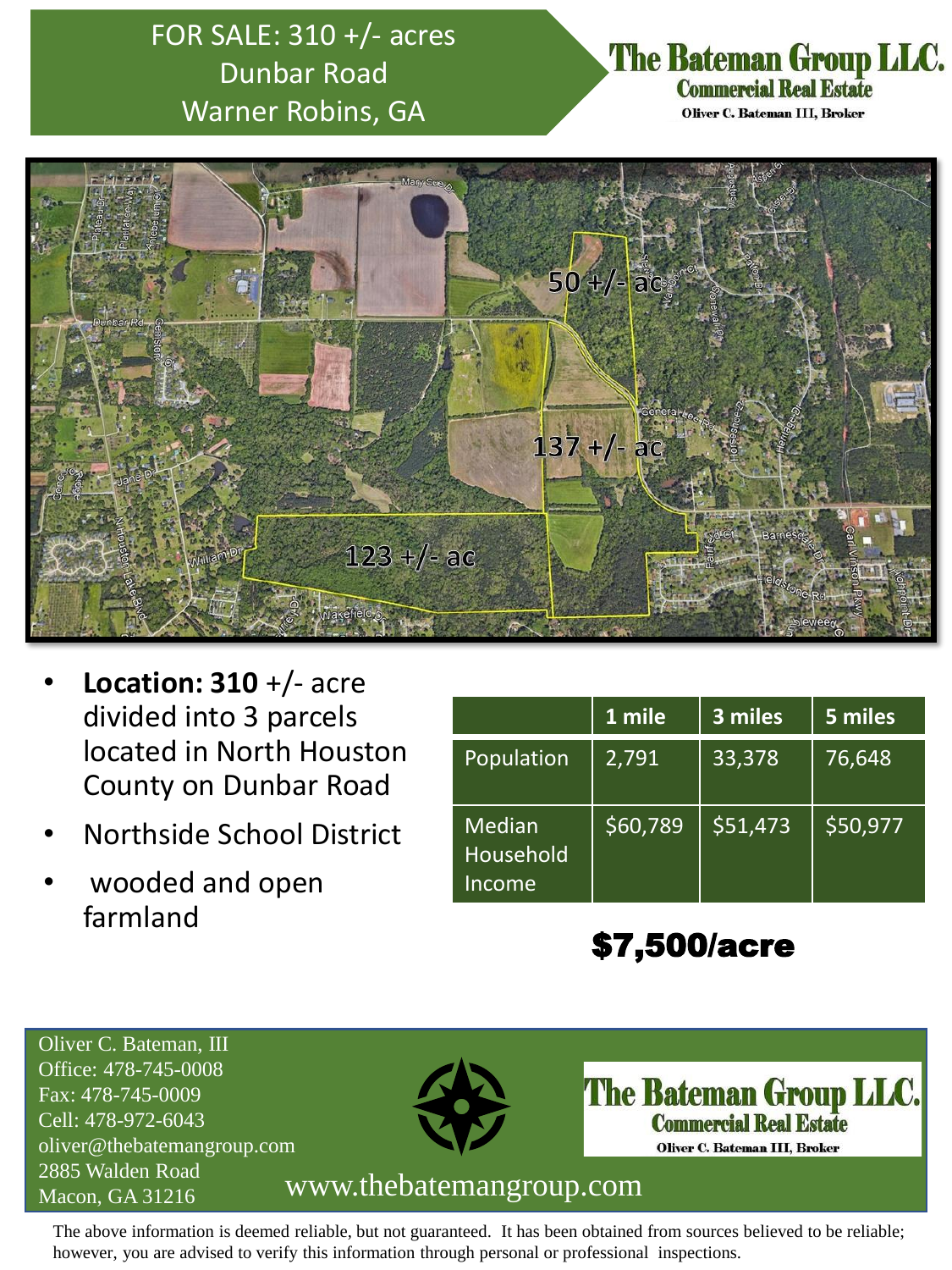### FOR SALE: 310 +/- acres Dunbar Road Warner Robins, GA

The Bateman Group LLC. **Commercial Real Estate** Oliver C. Bateman III, Broker

### **Key Facts 5 mile Radius**



Oliver C. Bateman, III Office: 478-745-0008 Fax: 478-745-0009 Cell: 478-972-6043 oliver@thebatemangroup.com 2885 Walden Road



**The Bateman Group LLC. Commercial Real Estate** Oliver C. Bateman III, Broker

### Macon, GA 31216 www.thebatemangroup.com

The above information is deemed reliable, but not guaranteed. It has been obtained from sources believed to be reliable; however, you are advised to verify this information through personal or professional inspections.